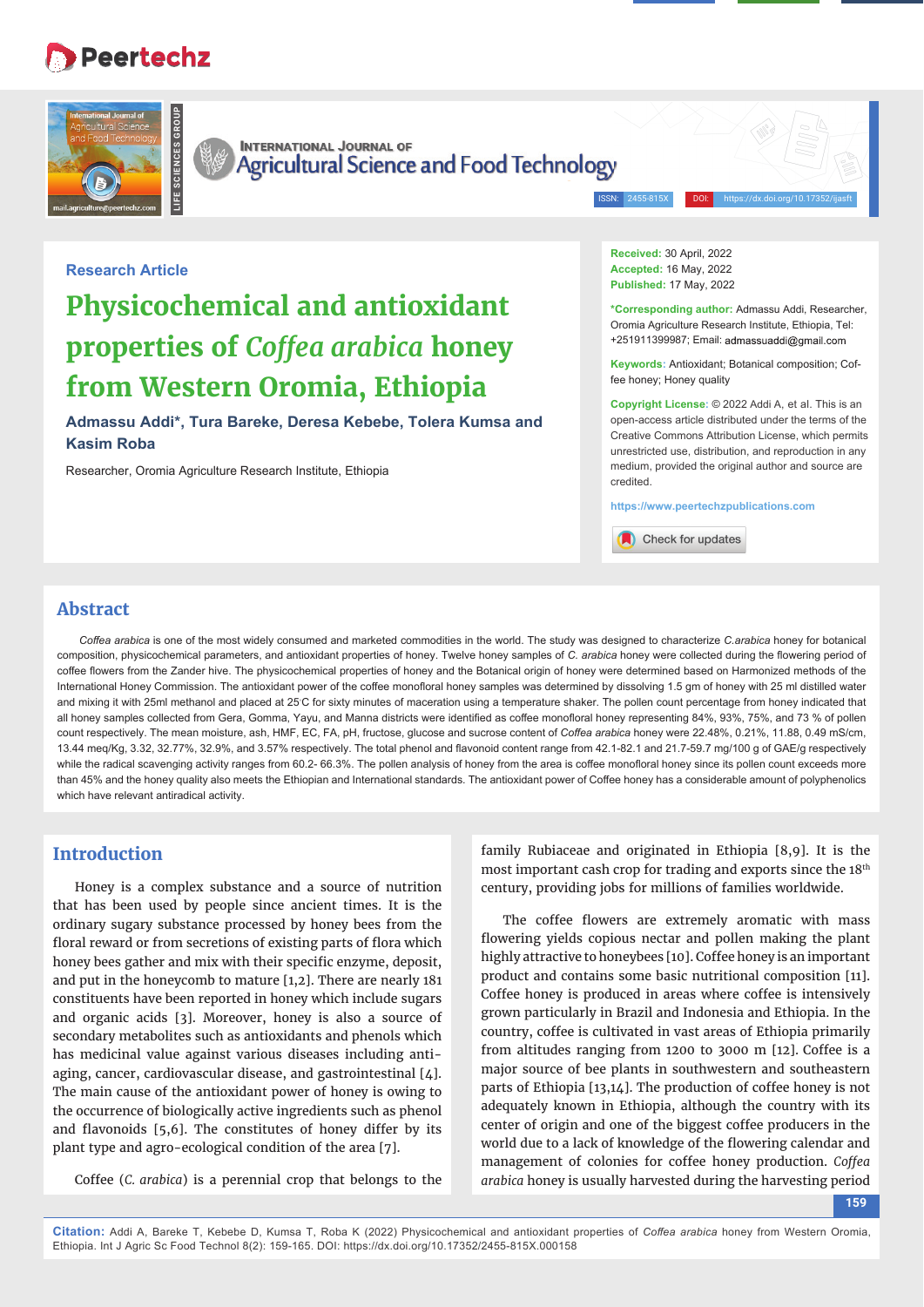of *Vernonia amygdalina* hence, the honey is usually mixed with Vernonia honey since there is an overlap in the flowering period of both species [15].

Currently, there are different coffee cultivation practices in Ethiopia such as conserving forest coffee production, cultivating coffee in the forest which is named, semi-forest coffee, and cultivating around the home garden for home consumption [16]. These production systems may provide a great opportunity for producing coffee honey by smallholder farmers and investors if it is supported with appropriate management of honeybee colonies for coffee honey production.

Preliminary pollen analysis of honey from Yayu in the Illuabore zone of Oromia indicated that over 75% of the pollen count of Coffee pollen was found in honey samples. This indicated that it is possible to produce coffee monofloral honey by integrating beekeeping with coffee production. Thus the characterization of the monofloral honey from *Coffea arabica* may benefit beekeepers to exploit the niche market opportunities for the commercialization of coffee honey. Therefore, it is important to authenticate the botanical source of honey through pollen analysis and characterization of physicochemical properties for identification of adulterants and branding of Coffee honey. In this investigation, an attempt was made to analyze the quality parameters of Coffee honey including physicochemical and antioxidant properties and the botanical origin of honey.

## **Materials and methods**

#### **Site description**

This study was carried out in one of the potential coffee belts of Gera, Goma, Mana, and Yayu districts in the Jimma and Illubabore zones of Oromia regional states Figure 1. The area

is dominated by a small holder's coffee production system, including coffee agroforestry, larger remnants of continuous forest dominated by forest, and a semi forest coffee production system. Honey production is common practice in the area and it is one of the income-generating activities after coffee production.

#### **Collection of honey sample**

Honey samples were collected from established honeybees kept in zander hives from Gera, Yayu Goma, and Manna districts following the flowering period of coffee (March 2019). The samples were collected after the flower shedding. The samples of honey 500 gm were collected from each district and kept in a sample bottle and stored at -20 °C until analysis.

#### **Melisso palynological analysis of honey**

To determine the botanical origins, ten grams (10 g) of the honey sample was placed in a test tube and added 20ml of distilled water. Subsequently, the samples were centrifuged and the supernatant solution was decanted following the methods described by [17]. The extracted pollen was placed on a glass slide and added with a drop of glycerin jelly and observed under light stereomicroscope Zeiss 2010 and pollen grains were identified using pollen atlas [18] and frequency occurrences of pollen were determined according to [19] Figure 2.

#### **Physicochemical analysis of honey**

The physicochemical analysis of honey was done using Harmonized methods [20]. The MC of honey was determined using an Abbé refractometer which was adjusted at 20 °C, and standardized with distilled water. The honey samples were properly stirred until the honey was properly liquefied. After proper mixing of the sample, the surface of the refractometer was smeared and covered with honey and then the reading was

**160**



#### **Figure 1:** District map of the study area.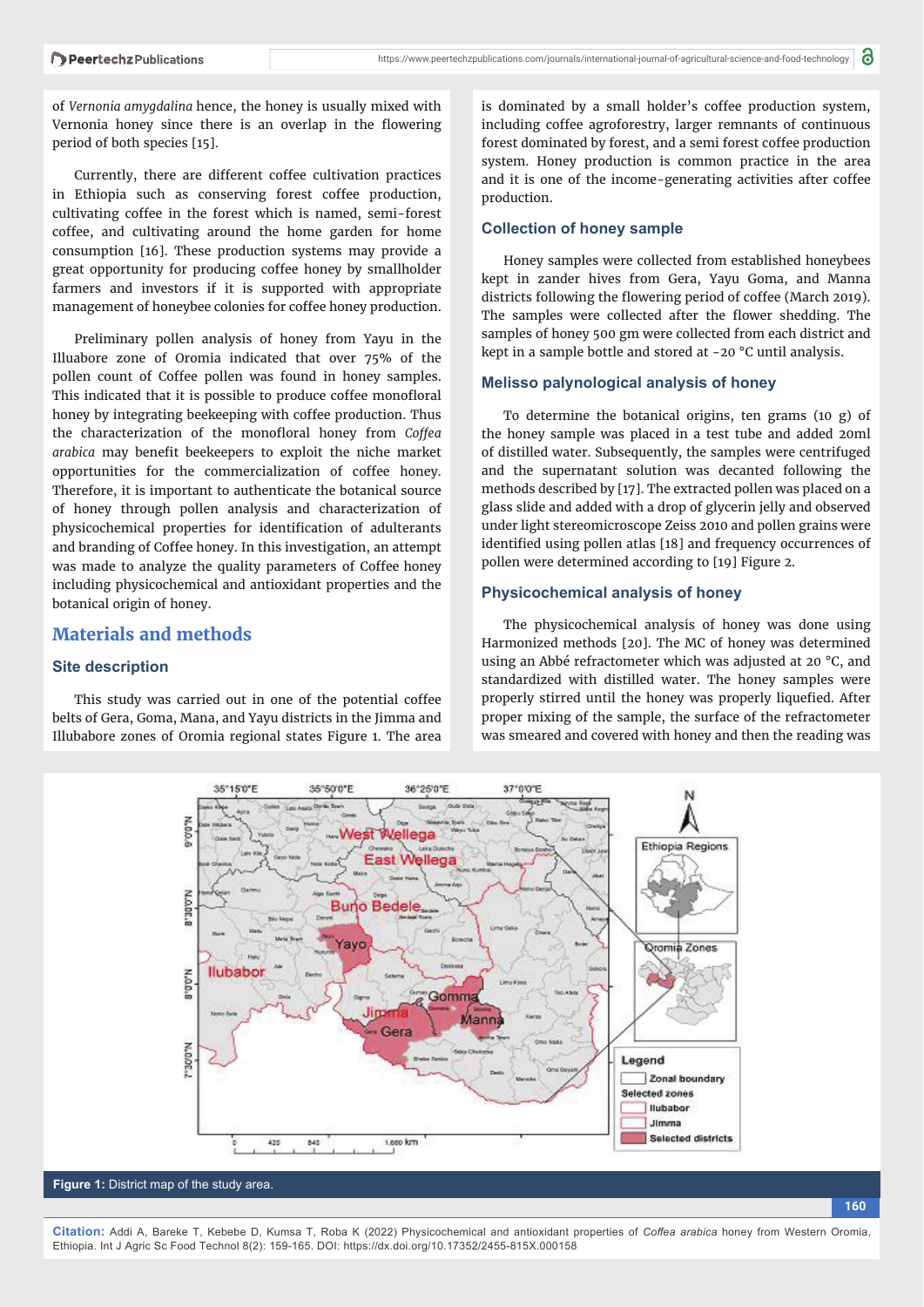

taken from the Refractive index. E.C was determined according to [20] using a conductivity meter. For the measurement of the pH of honey, 10gm of honey was weighed and dissolved in 75 ml of distilled water and a magnetic stirrer was immersed and the pH of the honey was recorded. The HMF was determined following the methods [21] and for the purpose, 5 gm of honey samples were taken and liquefied into a 50 ml of beaker in 25 ml of distilled water. The reading was made using HPLC equipped with RID detection.

#### **Determination of mineral content (Ash)**

The total ash level was identified using the method QSAE [22]. The dish was placed in an oven at 600 °C and cooled in a desiccator and then the weight of the dish was taken again  $(M<sub>2</sub>)$ . Five grams of honey sample was measured using a weighing balance to the nearest 0.001 g and added to the ash dish  $(M_0)$ . The dish was put in a heated furnace and stayed for one and half an hour at a temperature of 600 °C. The ash sample was taken out when constant weight was achieved (M1) and % ash content was determined using the following formula.

 $WA = (M_{3}-M_{1})/M2*100$ 

Where:  $\mathrm{M_{i}^{\text{}}$  weight of dish,

 $M<sub>2</sub>$  = weight honey taken

 $\mathrm{M}_{_{3}}$  = weight of dish + ash

#### **Determination of sugars by HPLC**

The standard substances, for common sugars (fructose, glucose, sucrose, and maltose) were prepared according to International Honey Commission [20]. The standard was prepared and 5 gm of honey was taken and mixed in 40 ml distilled water. A 25 ml of methanol was placed into 100 ml of volumetric flask and then filtered using filter paper and poured into vials. Peaks were determined based on the holding times of the glucose, fructose, and sucrose.

#### **Determination of total Phenol**

The phenolic compounds concentration in honey samples was estimated with the Folin-Ciocalteu reagent according to the methods described by [23]. The solution of the coffee honey sample was prepared by dissolving 2.5 g honey in 50 mL distilled water and filtered through Whatman no.1 filter paper and then one ml of Folin-Ciocalteu reagent was put into the mix and shaken. After 3 minutes 1 ml of saturated sodium carbonate (20%) solution was added to the mixture and adjusted to 10 ml

with distilled water. The reaction was placed in a dark room for nighty minutes and then the absorbance was read at 725 nm. The total phenolic content of the samples was expressed in milligram per Gallic acid equivalents (GAE). The total phenolic content was calculated as Gallic acid equivalent (GAE).

#### **Determination of flavonoid**

The flavonoid level of coffee monofloral honey was determined by AlCl3 ; Quercetin was used as the reference which was expressed as QE [24]. The stock solution was prepared by diluting five grams of honey sample in fifty milliliters of distilled water and strained through filter paper. Five ml of stock solution was pipetted and dissolved with 5 ml of 2% aluminum chloride (AlCl<sub>3</sub>) solution. After incubation for ten min, the absorbance was measured at 415 nm by using a spectrophotometer (Lambda 950 UV/VIS/ NIR spectrophotometer). The total flavonoid content was expressed as milligram of Quercetin equivalent (QE) per 100 gram of honey from the mean value of triplicate data using the calibration equation.

#### **Determination of antioxidant**

The antioxidant power of the coffee monofloral honey samples was determined by dissolving 1.5mgm of honey with 25 ml distilled water and mixing it with 25ml methanol and placing it at 25 °C for sixty min maceration using a temperature shaker (ZHWY103B). The residue was then re-extracted 25 ml portions of methanol and the combined methanol extracts were evaporated at 40 °C and re-dissolved in methanol at the concentration of 50 mg/ml. The antioxidant activity of methanol extracts was determined by DPPH (2,2-diphenyl-1 picrylhydrazyl). A 0.004% solution of DPPH was prepared and then 2 ml of this solution was combined with honey extracts in methanol. Radical scavenging activity of honey solution was read spectro-photometrically at 517 nm. The scavenging power of the honey was obtained using the following formula:

DPPH (%) =  $(A_0 - A_1)/A_0^*$  100

Where:

A0 = absorbance of the control

A1 = absorbance of the sample

#### **Statistical analysis**

Statistical analysis was accomplished on SPSS version 20 for windows and analysis of variance (ANOVA) was performed for the significant difference using a post hoc test  $(p < 0.05)$ . Correlation among the different parameters was computed by Pearson's correlation coefficient (*r*) in a bivariate linear correlation.

## **Results**

## **Melissopalynological analysis of honey**

Microscopic pollen determination of samples showed that all samples collected from four districts (Gera, Gomma, Yayu, and Manna) were monofloral since *Coffea arabica* honey pollen count constituted 84%, 93%, 75% and 73 respectively Figure 3.

**161**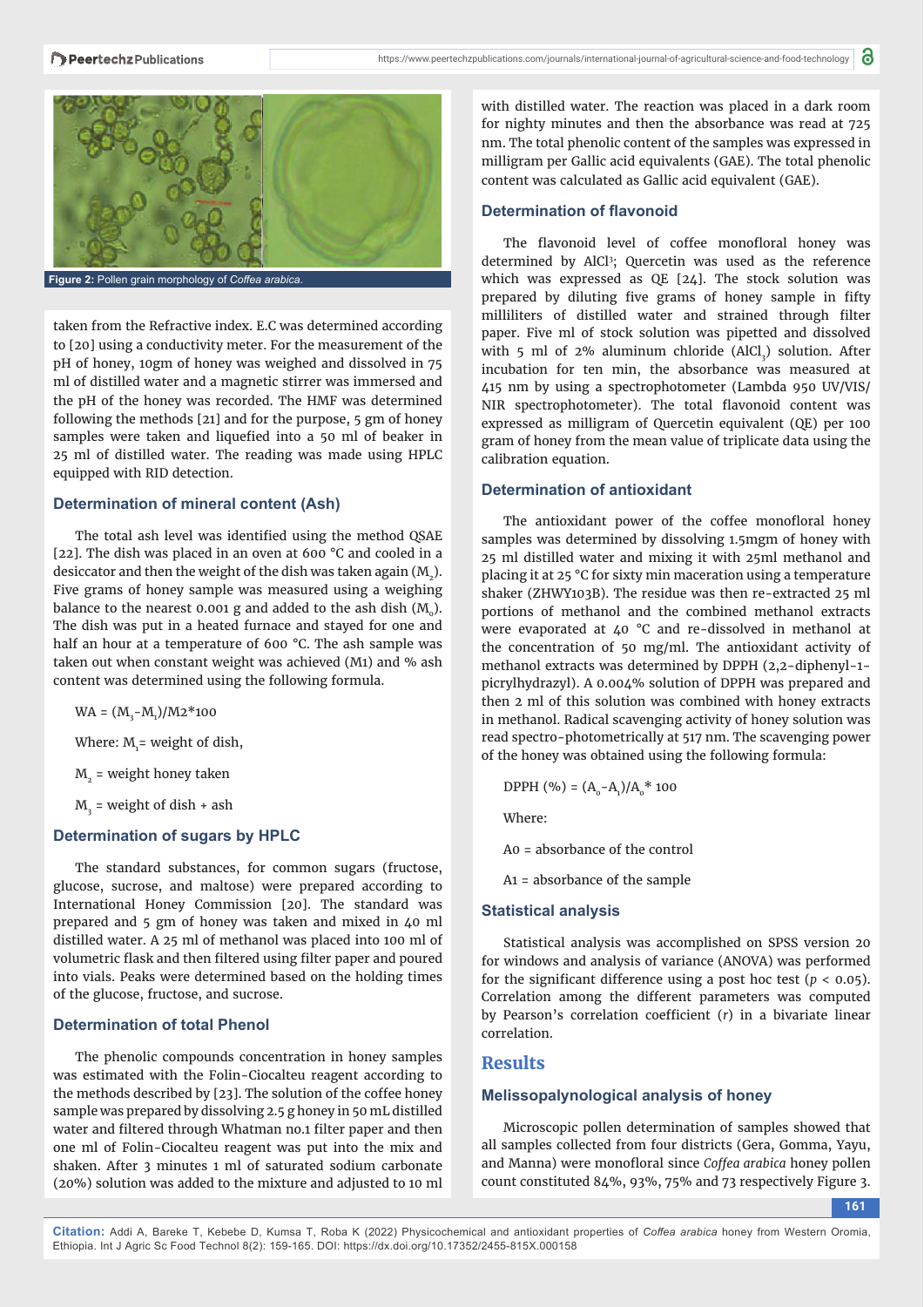

Figure 3: Contributing bee forages to Coffee monofloral honey in Gomma, Gera, You and Manna districts

The secondary pollen source plants contributing to coffee honey from the study districts were *Aspilia Africana (8.6%), Bersama abyssinica (*8.86%), *Rumex nervosus (*21%), *Rubus studneri (*12.7). *Vernonia amygdalina* (9.7%). The minor pollen source plants *Caesalpina decaptella* (3%), *Eucalyptus spp* (3.8%), and *Hypoestes forskaolii* (0. 3%).

#### **Physiochemical properties of honey**

The results of the Physico-chemical analysis of the monofloral honey of *Coffea arabica* for different parameters were indicated in Table 1.

#### **Moisture content**

The moisture content (MC) of the Coffee monofloral honey of the study area is ranging from 21 to 24.05 % with a mean of 22.46 and there was a statistical difference (*p <* 0.05) between honey samples of the study districts for moisture Content. The moisture content of honey samples of the Gera and Manna are significantly different from Gomma and Yayu (Table 1).

## **Ash**

Ash content is one of the important quality parameters in worldwide honey marketing. The result of coffee honey samples for Ash showed that it ranges from 0.15 to 0.23 g/100 g and a mean of  $0.21 \pm 0.3$  g/100 g). The ash content of honey samples significantly varies between honey samples  $(p < 0.05)$ . The ash value of the coffee honey from Manna and Gomma is significantly different ( $p < 0.05$ ) from Gera and Yayu.

## **Hydroxymethylfurfural (HMF)**

The level of hydroxymethyl Furfural (HMF) in honey is one of the major parameters of honey quality and it indicates whether honey is aged or overheated [25]. In this result, the HMF level was found to be between 6.67 to 16.74 mg/ kg and HMF content between districts was not significant ( $p > 0.05$ ).

#### **Free acidity**

Acidity is an essential quality parameter measure, for its antimicrobial property. The level of Free acidity in honey is an indication of fermentation of the honey by yeasts. During the fermentation process, simple sugars such as glucose and fructose are transformed into CO<sub>2</sub> and alcohol. The acidity of tested honey varied from 32.96 to 38.90 mg/100 gm with a mean of 35.89 mg/100 gm of honey and there was no significant variation (*p* > 0.05) in free acidity among the honey samples.

## **pH**

The pH of the honey plays a great role in keeping the quality of honey, as they impact the texture, stability, and shelf life of honey [26]. There was no significant difference  $(p > 0.05)$  in the pH of honey between honey samples obtained from four districts. The pH of coffee monofloral honey ranged from 3.31 to 3.48 with an average value of  $(3.41 \pm 0.09)$ .

## **Electric conductivity**

The current results showed that the average electric conductivity of Coffee honey ( $0.44$  mS.cm<sup>-1</sup>) to  $0.58$  and with a mean value of  $0.49 \pm 0.08$  and honey samples significantly differ between the districts ( $p < 0.05$ ). The honey sample from the Gera district is significantly varied among the three districts.

## **Sugar profile**

The fructose content of coffee honey ranges from 31.46 ± 5.6 to  $35.31 \pm 6.08$  with a mean value of  $32.77 \pm 6.06$ . The amount of sucrose detected in the honey samples did not show significant differences (*P* > 0.05) between districts. The glucose content of coffee honey ranges from 31.09 to 32.8 with a mean value of 31.94. The fructose level of coffee honey is within the range of National and International ranges nearly close to reports [27]. The range of the sucrose content of the coffee honey was 2.72 to 4.75 with a mean value of  $3.75 \pm 1.52$ . The sucrose level of honey between honey was significantly different ( $p < 0.05$ ). The average sucrose level of the coffee honey is less than the country's average of 3.6%, which was agreed with [28] and lower than the maximum limits of 10% set by QSAE (2009) and 5% set by [29]. Similarly, the maltose content of honey range from 0.27 to 0.8 with a mean value of 0.41  $\pm$  0.39. The maltose content between honey samples was significantly different (*p <* 0.05). The maltose level of honey from the Yayu district is significantly varied from the rest of the honey.

| Table 1: Physiochemical properties of Coffea arabica honey from different districts. |                |                    |                    |                 |                 |                |                 |                 |                                 |                                 |
|--------------------------------------------------------------------------------------|----------------|--------------------|--------------------|-----------------|-----------------|----------------|-----------------|-----------------|---------------------------------|---------------------------------|
| Sample locality                                                                      | <b>MC</b>      | <b>ASH</b>         | EC.                | <b>FA</b>       | pH              | <b>HMF</b>     | <b>Fructose</b> | <b>Glucose</b>  | maltose                         | <b>Sucrose</b>                  |
| Yayu                                                                                 | $21 \pm 0.9$ b | $0.2 \pm 0.07$ ab  | $0.5 \pm 0.1$ ab   | $35.9 \pm 66 a$ | $3. \pm 0.18$ a | $17 \pm 8a$    | $35 \pm 6.08$ a | $33 \pm 2.31$ a | $0.8 \pm 0.8 a$                 | $3.6 \pm 1.3$ ab                |
| Gomma                                                                                | $22 \pm 0.3b$  | $0.30 \pm 0.15$ a  | $0.63 \pm 0.21$ a  | $37.8 \pm 9a$   | $3 \pm 0.1 a$   | $11 \pm 7$ ab  | $32 \pm 6.2 a$  | $32 \pm 2a$     | $0.27 \pm$<br>0.21 <sub>b</sub> | $3 \pm 1.2 b$                   |
| Manna                                                                                | $23 \pm 0.1a$  | $0.26 \pm 0.09$ a  | $0.59 \pm 0.16$ a  | $37 \pm 8$ a    | $3 \pm 0.12$ a  | $12 \pm 18$ ab | $33 \pm 6a$     | $32 \pm 3a$     | $0.28 \pm$<br>0.11 <sub>b</sub> | $2.72 \pm 1.3$ b                |
| Gera                                                                                 | $24. \pm 1a$   | $0.08 \pm 0.009$ b | $0.28 \pm 0.012$ b | $31. \pm 4a$    | $3. \pm 0.4 a$  | $6 \pm 2 b$    | $31 \pm 6a$     | $31 \pm 2a$     | $0.32 \pm$<br>0.01c             | $4.75 \pm 0.9$ 4.75<br>± 0.97 a |
| Mean                                                                                 | 22.4           | 0.21               | 0.49               | 18              | 3               | 12             | 33              | 31.9            | 0.41                            | 3.5                             |
|                                                                                      |                |                    |                    |                 |                 |                |                 |                 |                                 | 162                             |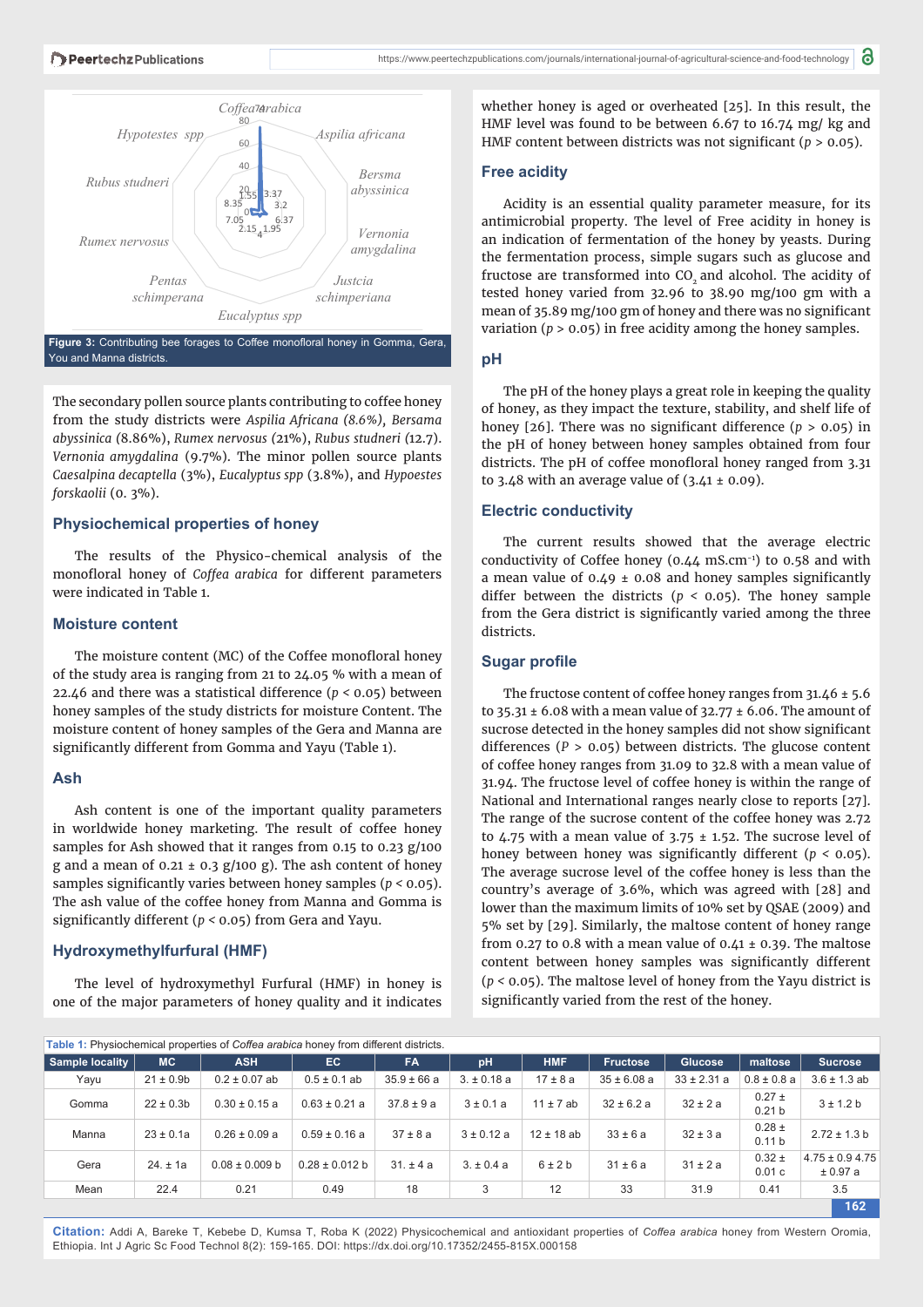**Table 2:** Pearson correlation coefficients among the analyzed parameters.

FA: Free Acidity; Fr: Fructose; Glu: Glucose; Malt: Maltose; Su: Sucrose.

|            |                        | son sides in soomsidents annong the anial just parameters. |          |                        |                        |                       |                        |                        |          |                                                                                                                                                                             |  |
|------------|------------------------|------------------------------------------------------------|----------|------------------------|------------------------|-----------------------|------------------------|------------------------|----------|-----------------------------------------------------------------------------------------------------------------------------------------------------------------------------|--|
|            | МC                     | <b>Ash</b>                                                 | EC.      | <b>HMF</b>             | ∣PH                    | FA                    | <b>Fr</b>              | Glu                    | $ S$ ucr | maltose                                                                                                                                                                     |  |
| MC         |                        |                                                            |          |                        |                        |                       |                        |                        |          |                                                                                                                                                                             |  |
| Ash        | $-0.17$ <sup>ns</sup>  |                                                            |          |                        |                        |                       |                        |                        |          |                                                                                                                                                                             |  |
| EC         | $-0.157$               | $0.99**$                                                   |          |                        |                        |                       |                        |                        |          |                                                                                                                                                                             |  |
| <b>HMF</b> | $-0.197$ <sup>ns</sup> | 0.16 <sup>ns</sup>                                         | $-0.17$  |                        |                        |                       |                        |                        |          |                                                                                                                                                                             |  |
| PH         | $-0.16$ <sup>ns</sup>  | $-0.104$ <sup>ns</sup>                                     | $-0.065$ | 0.22 <sup>ns</sup>     |                        |                       |                        |                        |          |                                                                                                                                                                             |  |
| FA         | $-0.07$ <sup>ns</sup>  | 0.20                                                       | $-0.182$ | 0.021 <sup>ns</sup>    | $-0.054$ <sup>ns</sup> |                       |                        |                        |          |                                                                                                                                                                             |  |
| Fr         | $-0.31$ <sup>ns</sup>  | $-0.094$                                                   | $-0.09$  | $-0.105$ <sup>ns</sup> | 0.10 <sup>ns</sup>     | $0.46*$               |                        |                        |          |                                                                                                                                                                             |  |
| Glu        | $-0.34$ <sup>ns</sup>  | $-0.38$ <sup>ns</sup>                                      | $-0.36*$ | 0.009 <sup>ns</sup>    | $-0.056$               | $-0.09$ <sup>ns</sup> | 0.198 <sup>ns</sup>    |                        |          |                                                                                                                                                                             |  |
| Sucr       | 0.01 <sup>ns</sup>     | 0.003 <sup>ns</sup>                                        | $-0.19$  | $-0.22$ <sup>ns</sup>  | 0.047 <sup>ns</sup>    | $0.036$ <sup>ns</sup> | $-0.039$ <sup>ns</sup> | $-0.062$ <sup>ns</sup> |          |                                                                                                                                                                             |  |
| Malt       | $-0.43$ <sup>ns</sup>  | 0.026 <sup>ns</sup>                                        | 0.001    | $-0.23$ <sup>ns</sup>  | 0.23 <sup>ns</sup>     | $0.099$ <sup>ns</sup> | 0.241                  | 0.022 <sup>ns</sup>    | $-0.087$ |                                                                                                                                                                             |  |
|            |                        |                                                            |          |                        |                        |                       |                        |                        |          | : " ins = significant at 5 and 1%, and non-significant at 5%, respectively.MC: Moisture Content; Ash: Ash Content; HMF: Hydroxyl Methyl Furfural aldehyde, pH: pH of honey; |  |

**Correlation** 

There were significant strong correlations between ash content and electrical conductivity *r* = 0.99 (*p <* 0.01) Table 2. The high correlation coefficient of the ash content and Electrical conductivity indicates the possible influence of mineral component of honey on its electrical conductivity. The measurement of electrical conductivity depends on the ash and acid contents of the honey. The higher the ash and acid content, the higher the resulting conductivity.

#### **The total phenol and flavonoid**

There was a significant difference in the total phenol content of coffee honey between the different districts. The total phenol content of honey samples from Manna is significantly different from Gera, Gomma, and Yayu. The total phenol content of coffee honey samples ranged from  $42.5 \pm 0.94$  mg/100g to 82.1  $\pm$  6.48 and highest for Manna (82.1  $\pm$  6.48) and lowest for Gomma (69.3  $\pm$  3.8 mg/100g). On the other hand, total flavonoids content in coffee honey ranges from  $21.57 \pm 0.90$ to 53.9  $\pm$  4.4 and highest for Yayu (42.5  $\pm$  0.94 mg/100 g) and lowest for Manna (21.57  $\pm$  0.90 mg/100 g). There was a strongly significant difference ( $p < 0.05$ ) between flavonoid content of the Manna and Yayu districts. The variation in the number of flavonoids in honey is due to floral origin [30].

#### **The antioxidant content of honey**

The antioxidant content of coffee honey ranges from 57.9 ± 5.86 to 6.4  $\pm$  0.32% inhibition Table 3. There was no significant difference (P>0.05) between honey samples and the highest antioxidant level was found in Manna and Gera 66.3  $\pm$  4.84 and 66.4  $\pm$  0.32% and the lowest for Yayu and Gomma (609  $\pm$ 6.9 and 60.2  $\pm$  2.27) respectively. The higher correlations were observed between the DPPH radical scavenging activity and the total polyphenol ( $r = 0.755$ ,  $p < 0.001$ ), and total flavonoids

Table 3: Total phenol and antioxidant content of coffee honey samples obtained from four districts in western Oromia.

| Honey sample<br><b>location</b>                           | <b>TPC</b><br>mg/100ml | T FC<br>mg/100ml   | Percentage of<br><i>inhibition</i> |  |  |  |  |
|-----------------------------------------------------------|------------------------|--------------------|------------------------------------|--|--|--|--|
| Yayu                                                      | $71.6 \pm 4.2$ ab      | $53.9 \pm 4.4$ a   | $60.9 \pm 6.9 a$                   |  |  |  |  |
| Gomma                                                     | $69.3 \pm 3.8$ b       | $35.9 \pm 0.99 b$  | $60.2 \pm 2.27$ a                  |  |  |  |  |
| Mana                                                      | $82.1 \pm 6.4$ a       | $21.57 \pm 0.90$ c | $66.3 \pm 4.84$ a                  |  |  |  |  |
| Gera                                                      | $42.5 \pm 0.94$ c      | $33.05 \pm 5.05$ b | $66.4 \pm 0.32$ a                  |  |  |  |  |
| TDC (Total Phonal Contant): TEC (Total Elavanoid Contant) |                        |                    |                                    |  |  |  |  |

TPC (Total Phenol Content); TFC (Total Flavonoid Content)

 $(r = 0.167, p < 0.01)$ , and between total flavonoids and total polyphenols (*r* = 0.81, *p <* 0.01).

#### **Discussion**

#### **Melissopalynological analysis of coffee honey**

During honey pollen analysis, if the honey is considered to be monofloral and its pollen frequency in honey pollen sediments should constitute more than 45% or more in pollen count [19]. This is in agreement with Tura and Admassu 2020, the monofloral honey of *C. arabica* was contributed by four plant species (*Vernonia amygdalina*, Rumex spp, and *Vernonia auriculifera* and *Hypoestes forskaoli* and C. *arabica* honey is a new emerging monofloral honey in the Gera forest in western Oromia, Ethiopia. The availability of nectar and level of sugar concentration can be used as an indicator of *Coffea arabica* honey [31].

#### **Moisture content**

The moisture content of honey samples from *Coffea arabica* was higher than the country's average 20.6% reported by [32,33]. The higher moisture content of Coffee honey in Gera and Manna is due to the prevailing atmospheric humidity and pre-and post-harvest management of honey in the area. Moreover, Gera and Manna districts are dominated by moist forest which might have resulted in increased MC in the area. The result is in agreement with [34] and the MC of the content of honey within International standards of honey quality.

#### **Ash**

The result of coffee honey samples for Ash showed that it ranged from 0.15 to 0.23/100 g and a mean value of 0.21  $\pm$  0.3 g/100 g. The variation in ash content of coffee honey might be owing to the variability of soil types and the number of minerals found in the nectar of the flowers at a different locations. These results were in agreement [2,34]. Ash level of Coffee monofloral honey samples was within the range of  $(0.1)$ to 0.5 g/100 g) accepted by the codex range [35].

## **Electric conductivity**

The average electric conductivity of Coffee honey (0.44 mS.cm<sup>-1</sup>) to 0.58 and with a mean value of 0.49  $\pm$  0.08 and honey samples significantly differ between the districts ( $p <$ 

**163**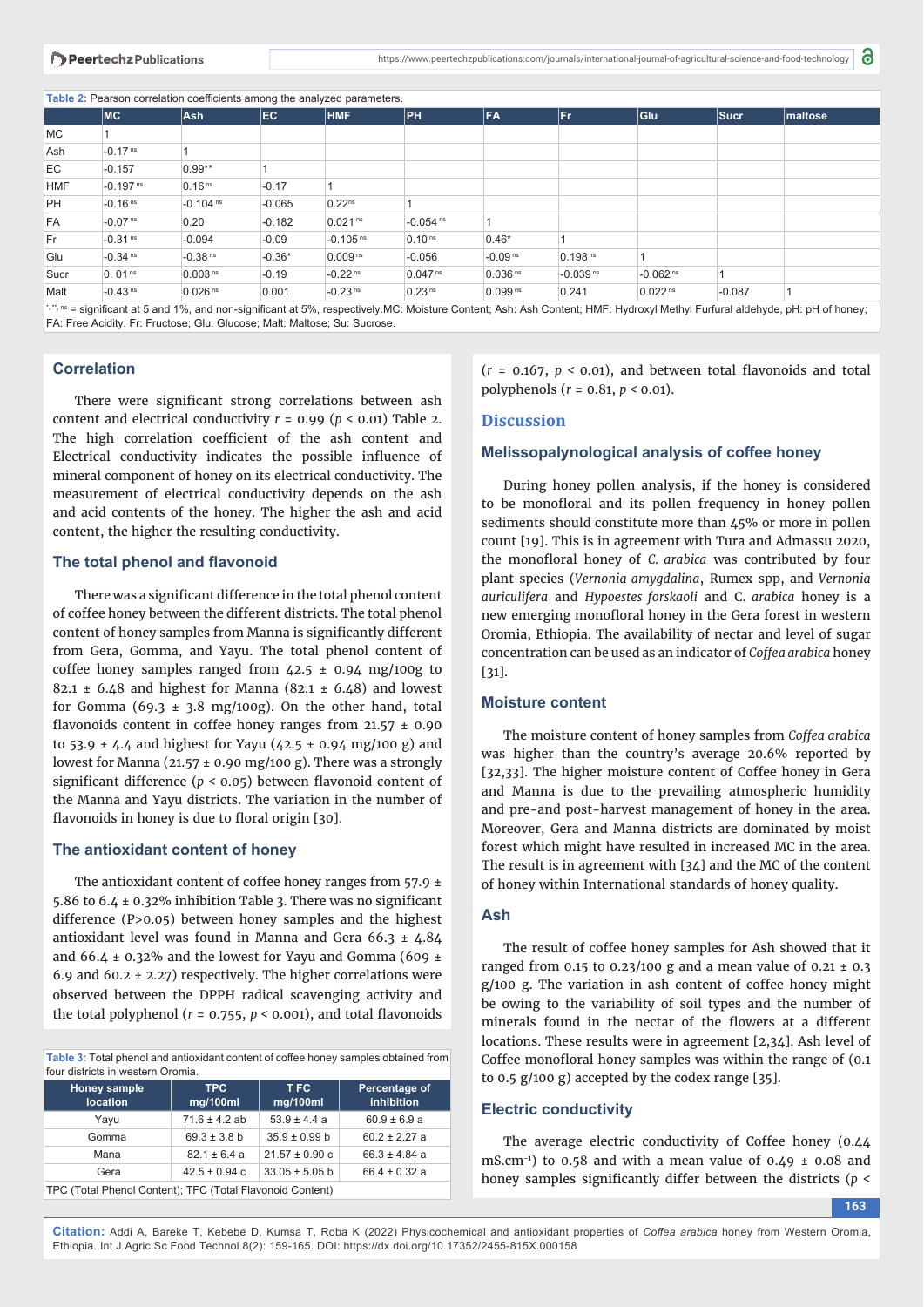0.05). The variation of electrical conductivity of honey between honey samples is due to the floral composition of honey samples and the result is in agreement with [2].

#### **HMF**

The HMF content of the *C. arabica* honey was relatively low as compared to national and international standards set by [35] indicating the freshness of honey. In Ethiopia, the acceptable HMF level is below 40 mg/kg of honey and the HMF value of this study area was less than 40 mg/kg [28]. This is agreeing with [16,32] in Gera and Yayu districts in the Oromia region.

#### **Free acidity and pH**

Variation in free acidity among coffee honey samples owing to the different floral types and harvesting seasons [36]. The mean value of pH (3.4) of honey in the study area is coherent with the report of [37] that showed that honey pH should be between 3.2 and 4.5 which ensures freshness of the honey. The low pH of honey hinders the growth of microorganisms. All honey samples are acidic, indicating the absence of undesirable fermentation and the acidity of honey is important for taste [38]. The maximum limit for free acid is set by the Codex as 50 meq/kg of honey, while the EU and Ethiopian standard is 40 meq/kg of honey [39].

#### **Sugar of content honey**

The fructose content of coffee honey ranges from 31.46 ± 5.6 to 35.31 ± 6.08 with a mean value of 32.77 ± 6.06. The result also shows that all of the honey types have low sucrose content which indicates the complete conversion of sucrose into glucose. These results were in agreement with [34,31]. The fructose level of coffee honey is within the range of National and International ranges nearly close to reports [27]. The correlation between electrical conductivity and total ash content found in this work is in agreement with the findings of [19,20]. There was also a correlation between Free acidity and sugars in honey due to the production of alcohol transforming into organic acids from the fermentation of sugar in honey.

#### **The total phenol and flavonoid**

The concentration and type of phenolic substances depend on the floral origin of the honey and are mainly responsible for its biological activities  $[41]$ . There was a significant difference in the total phenol content of coffee honey in different districts. These findings are in line with  $[42-44]$  which found that there is a positive correlation between DPPH and total polyphenols, and total flavonoids. The variation in the number of Flavonoids in honey is due to floral origin [30]. A similar result was reported by [19,13] for the phenolic content of Ethiopian monofloral honey.

#### **The antioxidant content of honey**

The, higher correlations were observed between the DPPH radical scavenging activity and the total polyphenol (*r*  $= 0.755$ ,  $p < 0.001$ ), and total flavonoids ( $r = 0.167$ ,  $p < 0.01$ ), and between total flavonoids and total polyphenols  $(r = 0.81,$ *p <* 0.01). Generally, the antioxidant power of coffee honey is

associated with the presence of compounds, which exert their action by breaking the free radical chain through the donation of a hydrogen atom [45].

# **Conclusions and recommendations**

Coffea arabica is a good producer of nectar and significantly contributes to monofloral honey production since its pollen count is greater than 45% in most honey samples. The Melissopalynological analysis of honey indicated the existence of different floral species contributing to *Coffea arabica* honey. The physicochemical property of *Coffea arabica* honey meets the International honey quality standards. The antioxidant power of Coffee honey has a considerable amount of polyphenolics which can protect the human body from damage caused by radicals.

Therefore, beekeepers should focus on the production of coffee monofloral honey to exploit the niche market opportunities such as organic honey, promotion, and commercialization of mono-floral honey from *Coffea arabica*. The producers should focus on appropriate management of honey bee colonies following the flowering calendar coffee plant since coffee has a short flowering period.

## **Acknowledgement**

*We acknowledge the Holeta Bee Research Center and staff for providing the required facilities and logistics. Our* sincere thanks are also extended to Konjit Asfaw, Tesfaye Abera, Rediet Mekuria, Tizita A/Galan, and Biranu Laggase for helping us during field data collection and laboratory analysis of honey.

## **References**

- 1. Gomes S, Dias LG, Moreira LL, Rodrigues P, Estevinho L. Physicochemical, microbiological and antimicrobial properties of commercial honeys from Portugal. Food Chem Toxicol. 2010 Feb;48(2):544-8. doi: 10.1016/j. fct.2009.11.029. Epub 2009 Nov 10. PMID: 19909782.
- 2. Addi A, Bareke T. Botanical origin and characterization of monofloral honeys in Southwestern forest of Ethiopia. Food Sci Nutr. 2021 Jul 14;9(9):4998- 5005. doi: 10.1002/fsn3.2453. PMID: 34532011; PMCID: PMC8441332.
- 3. Khalil I, Moniruzzaman M, Boukraâ L, Benhanifia M, Islam A, Islam N, Sulaiman SA, Gan SH. Physicochemical and antioxidant properties of Algerian honey. Molecules. 2012 Sep 20;17(9):11199-215. doi: 10.3390/ molecules170911199. PMID: 22996344; PMCID: PMC6268789.
- 4. Halliwell B, Gutteridge JMC. Radicals in Biology and Medicine. 5th Edition, Oxford University Press, New York. 2015.
- 5. Johnston JE, Sepe HA, Miano CL, Brannan RG, Alderton AL. Honey inhibits lipid oxidation in ready-to-eat ground beef patties. Meat Sci. 2005 Aug;70(4):627-31. doi: 10.1016/j.meatsci.2005.02.011. Epub 2005 Apr 13. PMID: 22063889.
- 6. Aziz G. Tuba P. Antioxidant activities of some monofloral honey types produced across Turkey. 2018.
- 7. Wang NF, Yan Z, Li Jiang N, Liu HJ. Antioxidant activity of peanut flour fermented with lactic acid bacteria. J Food Biochem. 2011; 35:1514–1521.
- Da Matta FM. Exploring drought tolerance in coffee: a physiological approach with some insights for plant breeding edible mushrooms collected from Ethiopia. 2004.
- 9. Belitz HD, Belitz HD, Grosch W, P. Schieberle Food Chemistry (4<sup>th</sup> ed.), Springer- Verlag. 2009; 883-891

**164**